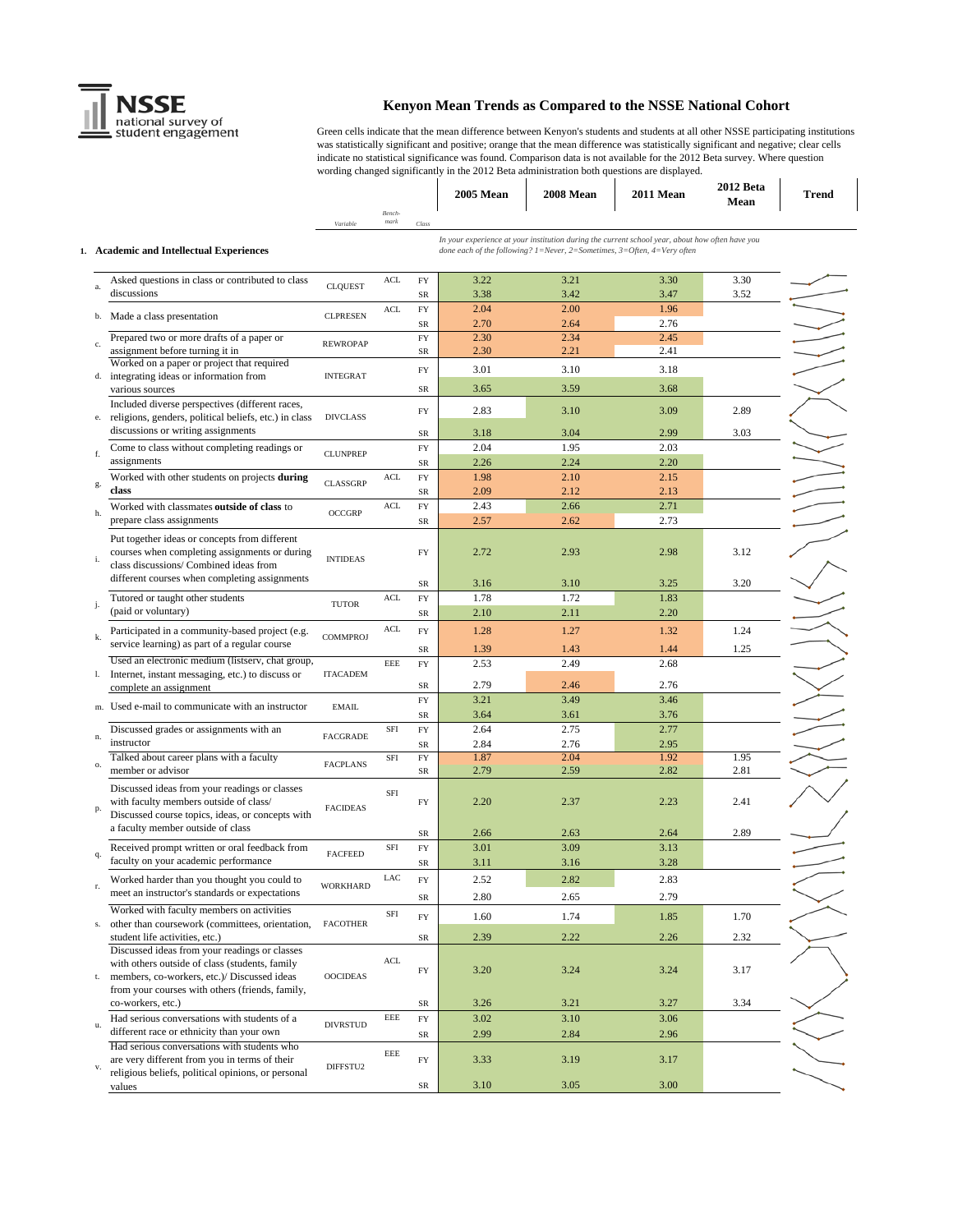# **2. Mental Activities**

*During the current school year, how much has your coursework emphasized the following mental activities? 1=Very little, 2=Some, 3=Quite a bit, 4=Very much*

|                | Memorizing facts, ideas, or methods from your          |                 |            |           |      |      |      |      |
|----------------|--------------------------------------------------------|-----------------|------------|-----------|------|------|------|------|
| a <sub>1</sub> | courses and readings so you can repeat them in         | <b>MEMORIZE</b> |            | <b>FY</b> | 2.59 | 2.53 | 2.57 | 2.69 |
|                | pretty much the same form/ Memorizing course           |                 |            |           |      |      |      |      |
|                | material                                               |                 |            | SR        | 2.35 | 2.42 | 2.39 | 2.33 |
|                | Analyzing the basic elements of an idea,               |                 |            |           |      |      |      |      |
|                | experience, or theory, such as examining a             |                 | <b>LAC</b> |           |      |      |      |      |
| h              | particular case or situation in depth and              | <b>ANALYZE</b>  |            | <b>FY</b> | 3.40 | 3.52 | 3.56 | 3.35 |
|                | considering its components/ Analyzing an idea,         |                 |            |           |      |      |      |      |
|                | experience, or line of reasoning in depth by           |                 |            |           |      |      |      |      |
|                | examining its basic parts                              |                 |            | <b>SR</b> | 3.49 | 3.47 | 3.68 | 3.48 |
|                | <b>Synthesizing</b> and organizing ideas, information, |                 | LAC        | <b>FY</b> | 3.26 | 3.25 | 3.41 |      |
|                | c. or experiences into new, more complex               | <b>SYNTHESZ</b> |            |           |      |      |      |      |
|                | interpretations and relationships                      |                 |            | SR        | 3.43 | 3.46 | 3.56 |      |
|                | Making judgments about the value of info.,             |                 | LAC        |           |      |      |      |      |
| $d_{-}$        | arguments, or methods, such as examining how           | <b>EVALUATE</b> |            | <b>FY</b> | 3.00 | 3.09 | 3.16 |      |
|                | others gathered and interpreted data and               |                 |            |           |      |      |      |      |
|                | assessing the soundness of their conclusions           |                 |            | <b>SR</b> | 3.26 | 3.19 | 3.35 |      |
|                | Applying theories or concepts to practical             |                 | <b>LAC</b> |           |      |      |      |      |
| e.             | problems or in new situations/ Applying facts,         | <b>APPLYING</b> |            | <b>FY</b> | 3.00 | 3.23 | 3.11 | 3.18 |
|                | theories, or methods to practical problems or          |                 |            |           |      |      |      |      |
|                | new situations                                         |                 |            | <b>SR</b> | 3.22 | 3.26 | 3.30 | 3.35 |

#### **3. Reading and Writing**

*During the current school year, about how much reading and writing have you done? 1=None, 2=1-4, 3=5-10, 4=11-20, 5=More than 20*

|    | Number of assigned textbooks, books, or              | <b>READASGN</b> | LAC | <b>FY</b> | 4.35 | 4.32 | 4.19 |  |
|----|------------------------------------------------------|-----------------|-----|-----------|------|------|------|--|
|    | book-length packs of course readings                 |                 |     | <b>SR</b> | 4.05 | 4.10 | 3.97 |  |
|    | Number of books read on your own (not                |                 |     | <b>FY</b> | 2.29 | 2.22 | 2.12 |  |
|    | b. assigned) for personal enjoyment or academic      | <b>READOWN</b>  |     |           |      |      |      |  |
|    | enrichment                                           |                 |     | SR        | 2.35 | 2.36 | 2.28 |  |
| c. | Number of written papers or reports of 20 pages      | <b>WRITEMOR</b> | LAC | <b>FY</b> | 1.22 | 1.18 | 1.17 |  |
|    | or more                                              |                 |     | <b>SR</b> | 1.95 | 1.94 | 1.92 |  |
| d. | Number of written papers or reports <b>between 5</b> | <b>WRITEMID</b> | LAC | <b>FY</b> | 2.95 | 2.82 | 2.72 |  |
|    | and 19 pages                                         |                 |     | <b>SR</b> | 3.05 | 3.17 | 3.13 |  |
|    | Number of written papers or reports of fewer         | <b>WRITESML</b> | LAC | <b>FY</b> | 3.20 | 3.35 | 3.08 |  |
|    | than 5 pages                                         |                 |     | <b>SR</b> | 3.08 | 3.30 | 3.25 |  |

### **4. Problem Sets**

| Number of problem sets that take you <b>more</b>  | <b>FY</b><br><b>PROBSETA</b> | 2.10                             | 2.59 | 2.42 |  |
|---------------------------------------------------|------------------------------|----------------------------------|------|------|--|
| than an hour to complete                          | <b>SR</b>                    | 2.06                             | 2.05 | 2.23 |  |
| Number of problem sets that take you less than    | <b>FY</b><br><b>PROBSETB</b> | 2.07                             | 1.99 | 2.16 |  |
| an hour to complete                               | <b>SR</b>                    | 1.70                             | 1.61 | 1.62 |  |
| <b>Examinations</b>                               |                              | $I=Verv$ little to $7=Verv$ much |      |      |  |
| Select the circle that best represents the extent |                              |                                  |      |      |  |

to which your examinations during the current school year have challenged you to do your best work. EXAMS

**6. Additional Collegiate Experiences**

*During the current school year, about how often have you done each of the following? 1=Never, 2=Sometimes, 3=Often, 4=Very often* 

FY 5.59 5.71 5.55 SR 5.39 5.49 5.43

*In a typical week, how many homework problem sets do you complete? 1=None, 2=1-2, 3=3-4, 4=5-6, 5=More than 6*

| a. | Attended an art exhibit, play, dance, music,       | ATDART07        | FY        | 2.61 | 2.82 | 2.81 | 2.72 |
|----|----------------------------------------------------|-----------------|-----------|------|------|------|------|
|    | theater or other performance                       |                 | <b>SR</b> | 2.59 | 2.64 | 2.67 | 2.64 |
|    | Exercised or participated in physical fitness      | <b>EXRCSE05</b> | FY        | 2.86 | 3.30 | 3.33 |      |
|    | activities                                         |                 | <b>SR</b> | 2.89 | 3.05 | 3.12 |      |
|    | Participated in activities to enhance your         | WORSHP05        | <b>FY</b> | 1.88 | 1.73 | 1.53 |      |
|    | spirituality (worship, meditation, prayer, etc.)   |                 | <b>SR</b> | 1.85 | 1.74 | 1.57 |      |
|    | Examined the strengths and weaknesses of your      | <b>OWNVIEW</b>  | <b>FY</b> | 2.91 | 2.98 | 3.01 | 3.07 |
| d. | own views on a topic or issue                      |                 | <b>SR</b> | 2.95 | 2.99 | 2.99 | 3.07 |
|    | Tried to better understand someone else's views    |                 | <b>FY</b> | 3.05 | 3.10 | 3.12 | 3.09 |
|    | e. by imagining how an issue looks from his or her | <b>OTHRVIEW</b> |           |      |      |      |      |
|    | perspective                                        |                 | <b>SR</b> | 3.06 | 3.03 | 3.02 | 3.07 |
|    | Learned something that changed the way you         | <b>CHNGVIEW</b> | <b>FY</b> | 3.10 | 3.23 | 3.30 | 3.17 |
|    | understand an issue or concept                     |                 | <b>SR</b> | 3.19 | 3.12 | 3.19 | 3.27 |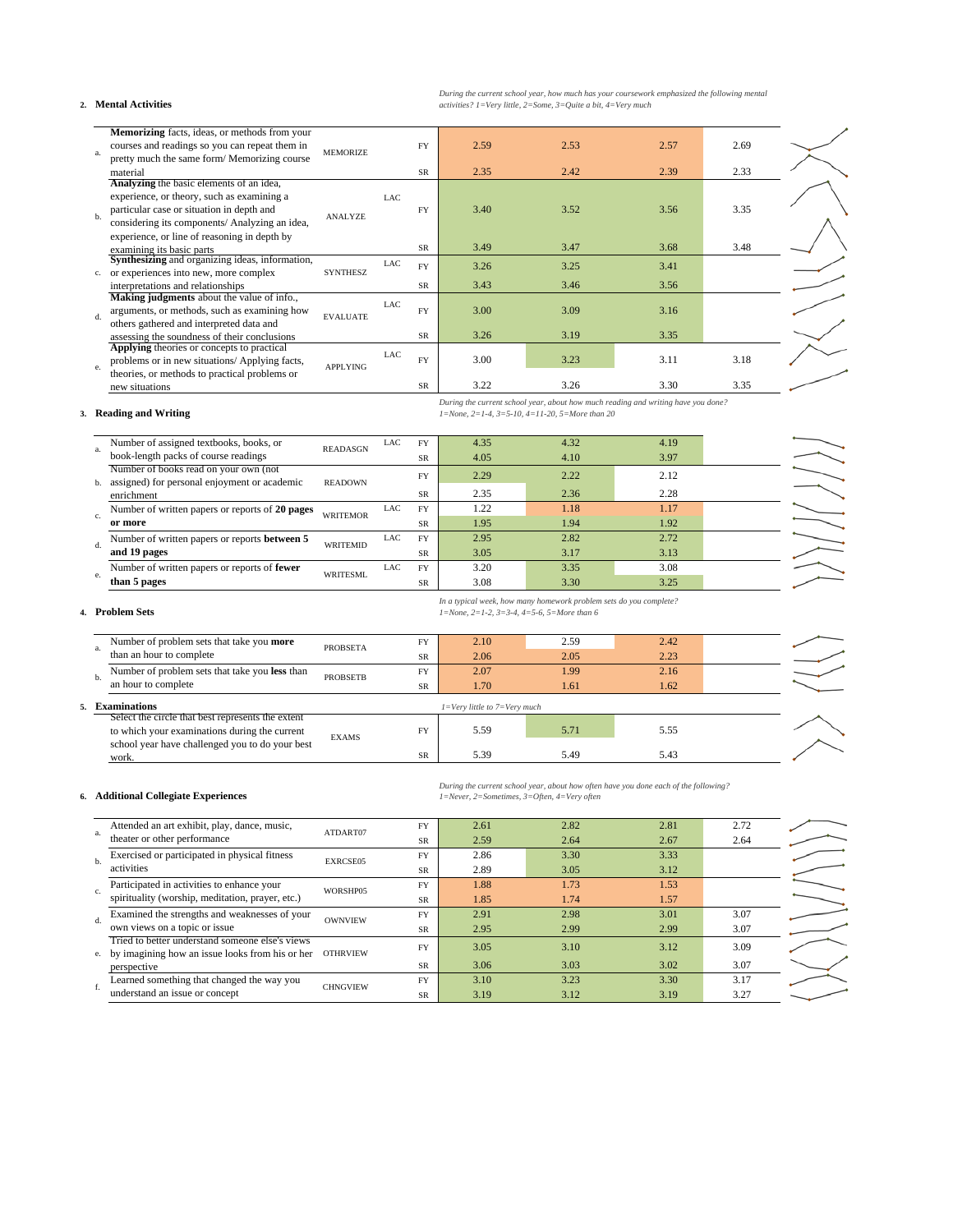### **7. Enriching Educational Experiences**

Which of the following have you done or do you plan to do before you graduate from your<br>institution? (Recoded: 0=Have not decided, Do not plan to do, Plan to do; 1=Done. Thus, the<br>mean is the proportion responding "Done" a

|    | Practicum, internship, field experience, co-op     | <b>INTERN04</b> | EEE        | <b>FY</b> | .14 | .08 | .08 | 0.05 |  |
|----|----------------------------------------------------|-----------------|------------|-----------|-----|-----|-----|------|--|
| a. | experience, or clinical assignment                 |                 |            | <b>SR</b> | .56 | .57 | .61 | 0.61 |  |
|    | b. Community service or volunteer work             | VOLNTR04        | EEE        | <b>FY</b> | .53 | .45 | .49 |      |  |
|    |                                                    |                 |            | <b>SR</b> | .70 | .80 | .80 |      |  |
|    | Participate in a learning community or some        |                 | EEE        | <b>FY</b> | .03 | .03 | .05 | 0.03 |  |
|    | c. other formal program where groups of students   | LRNCOM04        |            |           |     |     |     |      |  |
|    | take two or more classes together                  |                 |            | <b>SR</b> | .12 | .18 | .17 | 0.06 |  |
|    | Work on a research project with a faculty          |                 | <b>SFI</b> | <b>FY</b> | .03 | .04 | .05 | 0.09 |  |
|    | d. member outside of course or program             | RESRCH04        |            |           |     |     |     |      |  |
|    | requirements                                       |                 |            | <b>SR</b> | .40 | .32 | .39 | 0.56 |  |
|    | e. Foreign language coursework                     | FORLNG04        | EEE        | <b>FY</b> | .46 | .51 | .49 |      |  |
|    |                                                    |                 |            | <b>SR</b> | .72 | .75 | .75 |      |  |
|    | f. Study abroad                                    | STDABR04        | EEE        | <b>FY</b> | .02 | .02 | .01 | 0.03 |  |
|    |                                                    |                 |            | <b>SR</b> | .44 | .56 | .56 | 0.56 |  |
|    | g. Independent study or self-designed major        | INDSTD04        | EEE        | <b>FY</b> | .03 | .02 | .01 |      |  |
|    |                                                    |                 |            | <b>SR</b> | .49 | .33 | .40 |      |  |
|    | Culminating senior experience (capstone)           |                 | EEE        | <b>FY</b> | .01 | .00 | .01 | 0.04 |  |
|    | h. course, senior project or thesis, comprehensive | SNRX04          |            |           |     |     |     |      |  |
|    | exam, etc.)                                        |                 |            | <b>SR</b> | .89 | .96 | .82 | 0.98 |  |

# **8. Quality of Relationships**

**9. Time Usage**

*Select the circle that best represents the quality of your relationships with people at your institution.* 

*1=Unfriendly, Unsupportive, Sense of alienation to 7=Friendly, Supportive, Sense of belonging*

|    | a. Relationships with other students        | <b>ENVSTU</b> | <b>SCE</b> | FY        | 5.89 | 6.06                                                                         | 6.00 | 6.04 |
|----|---------------------------------------------|---------------|------------|-----------|------|------------------------------------------------------------------------------|------|------|
|    |                                             |               |            | <b>SR</b> | 5.79 | 5.87                                                                         | 5.96 | 6.00 |
|    |                                             |               |            |           |      | 1=Unavailable, Unhelpful, Unsympathetic to 7=Available, Helpful, Sympathetic |      |      |
|    | b. Relationships with faculty members       | <b>ENVFAC</b> | <b>SCE</b> | <b>FY</b> | 5.87 | 5.87                                                                         | 5.90 | 6.02 |
|    |                                             |               |            | <b>SR</b> | 5.97 | 5.91                                                                         | 6.07 | 6.08 |
|    |                                             |               |            |           |      | 1=Unhelpful, Inconsiderate, Rigid to 7=Helpful, Considerate, Flexible        |      |      |
|    | Relationships with administrative personnel | <b>ENVADM</b> | <b>SCE</b> | <b>FY</b> | 5.33 | 4.66                                                                         | 5.33 |      |
| c. | and offices                                 |               |            | SR        | 4.97 | 4.29                                                                         | 4.60 |      |

About how many hours do you spend in a typical 7-day week doing each of the following?<br>1=0 hrs/wk, 2=1-5 hrs/wk, 3=6-10 hrs/wk, 4=11-15 hrs/wk, 5=16-20 hrs/wk, 6=21-25 hrs/wk,<br>7=26-30 hrs/wk, 8=More than 30 hrs/wk

| a.    | Preparing for class (studying, reading, writing,<br>doing homework or lab work, analyzing data, | ACADPR01       | LAC | <b>FY</b> | 5.01 | 5.21 | 5.21 | 5.43 |
|-------|-------------------------------------------------------------------------------------------------|----------------|-----|-----------|------|------|------|------|
|       | rehearsing, and other academic activities)                                                      |                |     | <b>SR</b> | 5.32 | 5.42 | 5.55 | 5.57 |
|       | b. Working for pay on campus                                                                    | WORKON01       |     | <b>FY</b> | 1.59 | 1.59 | 1.39 | 1.35 |
|       |                                                                                                 |                |     | <b>SR</b> | 2.00 | 2.07 | 2.16 | 2.48 |
|       | c. Working for pay off campus                                                                   | WORKOF01       |     | <b>FY</b> | 1.14 | 1.07 | 1.12 | 1.00 |
|       |                                                                                                 |                |     | <b>SR</b> | 1.32 | 1.13 | 1.18 | 1.04 |
|       | Participating in co-curricular activities                                                       |                |     |           |      |      |      |      |
| $d$ . | (organizations, campus publications, student                                                    | COCURR01       | EEE | <b>FY</b> | 3.16 | 3.64 | 3.63 | 3.38 |
|       | government, fraternity or sorority,<br>intercollegiate or intramural sports, etc.)              |                |     | <b>SR</b> | 3.00 | 3.31 | 3.33 | 3.20 |
|       | Relaxing and socializing (watching TV,                                                          |                |     |           |      |      |      |      |
| e.    | partying, etc.)/ (time with friends, video games,                                               | SOCIAL05       |     | <b>FY</b> | 4.05 | 3.99 | 3.82 | 4.75 |
|       | TV or videos, keeping up with friends online,                                                   |                |     |           |      |      |      |      |
|       | etc.                                                                                            |                |     | <b>SR</b> | 4.18 | 4.10 | 3.87 | 4.18 |
| $f$ . | Providing care for dependents living with you                                                   | CAREDE01       |     | <b>FY</b> | 1.19 | 1.06 | 1.08 | 1.06 |
|       | (parents, children, spouse, etc.)                                                               |                |     | <b>SR</b> | 1.13 | 1.05 | 1.07 | 1.01 |
|       | g. Commuting to class (driving, walking, etc.)                                                  | <b>COMMUTE</b> |     | <b>FY</b> | 1.89 | 1.87 | 2.03 |      |
|       |                                                                                                 |                |     | <b>SR</b> | 1.92 | 1.72 | 1.88 |      |